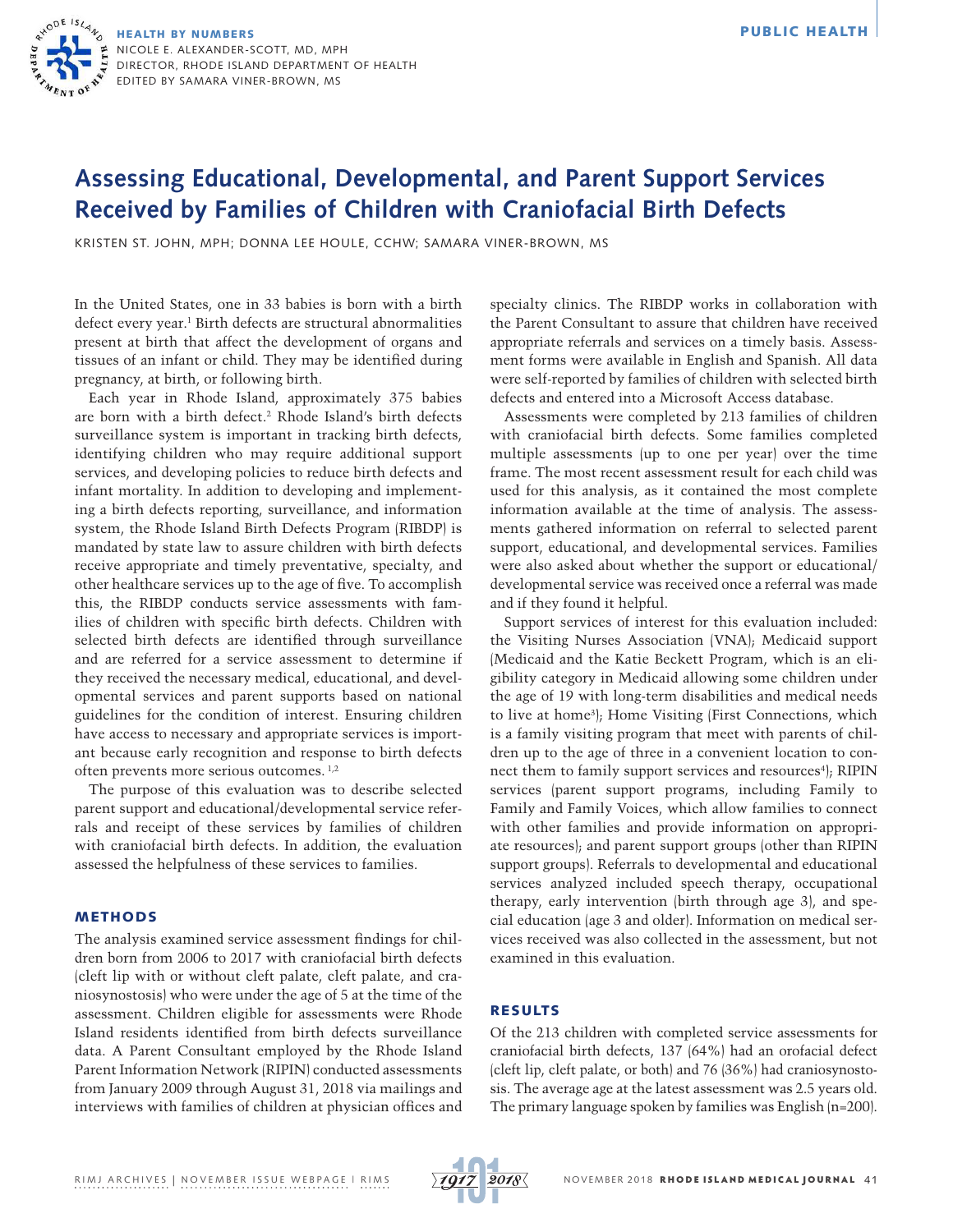There were differences observed in family referrals to support services and receipt of these services once referred (**Figure 1**). Although a referral to a support or service can be made by anyone, including pediatric providers or hospital staff, parental consent is required for the referral and to release information to the service provider. Parents can self-refer to supports and services, but many don't because they are not aware of available services. Most families reported being referred to the VNA, which had the highest percentage of referrals (58%). Parent support groups had the lowest reported referral rates (13%). Of families who were referred to support services, parent support groups (82%) and the VNA (81%) had the largest percentage of families who received those services. Families were least likely to report receiving RIPIN services (30%). Overall, sixty-six percent of families reported receiving at least one of these family support services and 31% of families received more than one. Of the families who were referred to and received support services, the majority found them helpful, with home visiting having the highest satisfaction rate (100%).

Families deemed eligible for developmental and educational services were referred to early intervention, special education, speech therapy, and occupational therapy (**Figure 2**). Approximately 71% of all children were referred to Early Intervention, with 83% of those referred reporting receiving services. Eighty-three children were over the age of 3 at their last assessment and, therefore, eligible to receive special education services. Special education referral and receipt, along with helpfulness, were assessed in this subset of the analysis group. Fifty-one percent of children aged three or older were referred to special education, with 83% of those referred receiving this service. Most families who received early intervention and special education services were highly satisfied.

Similar percentages of families reported receiving referrals to speech therapy (44%) and occupational therapy (43%). Eighty-one percent of families who were referred to speech therapy and 88% of those referred to occupational therapy reported receiving these services. Eighty percent of families referred to occupational therapy and 73% of families referred to speech therapy found the service helpful.



**Figure 1.** Parent Support Service Referral, Receipt, and Helpfulness for Craniofacial Birth Defects, Rhode Island, 2006–2017



**Figure 2**. Educational/Developmental Service Referral, Receipt, and Helpfulness for Craniofacial Birth Defects, Rhode Island, 2006–2017



Also of note, the Parent Consultant referred 37% of families interviewed at physician offices and specialty clinics to a service during the assessment, with 69% of these referrals to Early Intervention services. Although not a primary access point to these services, the Parent Consultant is able to refer families when needed.